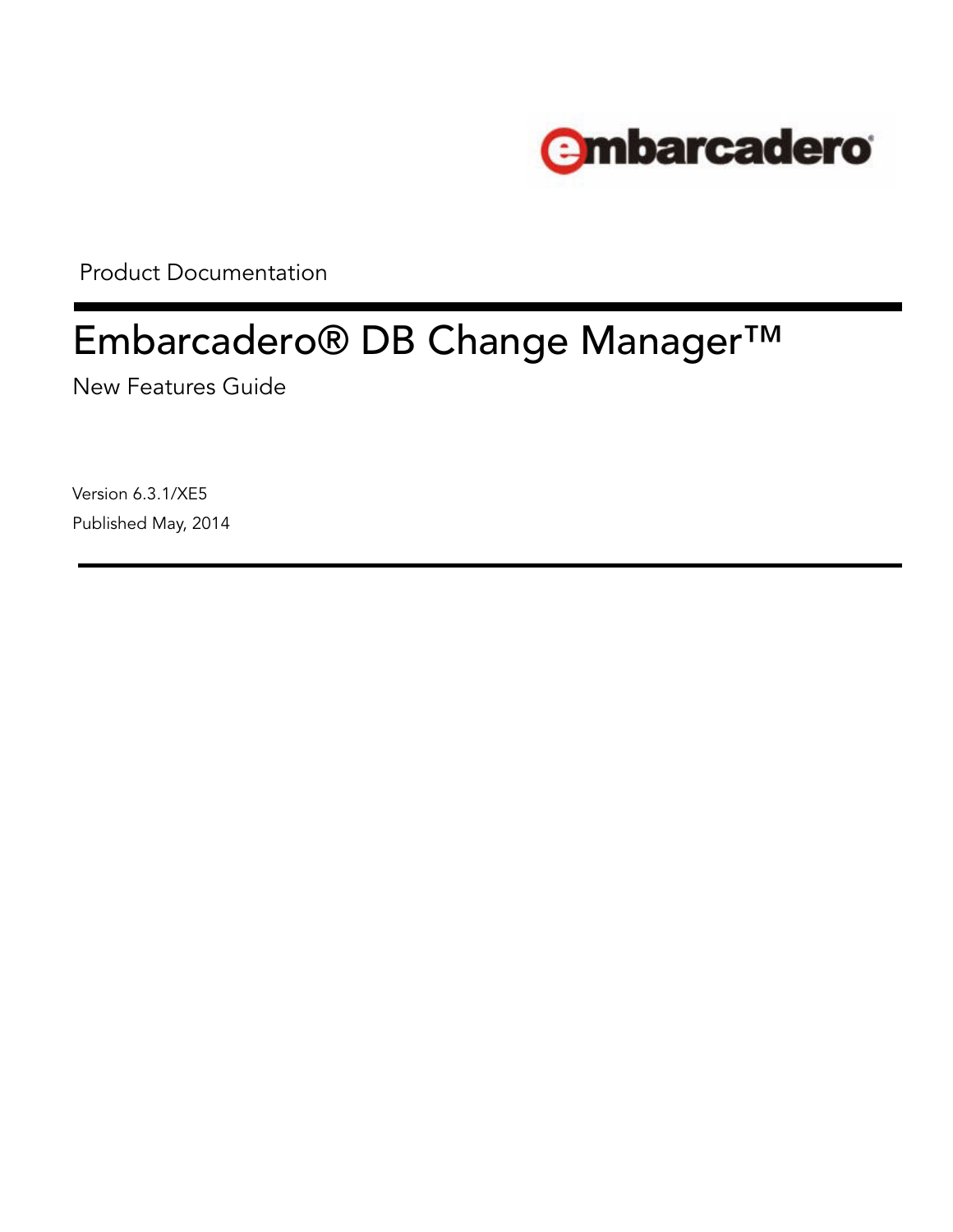© 2014 Embarcadero Technologies, Inc. Embarcadero, the Embarcadero Technologies logos, and all other Embarcadero Technologies product or service names are trademarks or registered trademarks of Embarcadero Technologies, Inc. All other trademarks are property of their respective owners.

This software/documentation contains proprietary information of Embarcadero Technologies, Inc.; it is provided under a license agreement containing restrictions on use and disclosure and is also protected by copyright law. Reverse engineering of the software is prohibited.

Embarcadero Technologies, Inc. is a leading provider of award-winning tools for application developers and database professionals so they can design systems right, build them faster and run them better, regardless of their platform or programming language. Ninety of the Fortune 100 and an active community of more than three million users worldwide rely on Embarcadero products to increase productivity, reduce costs, simplify change management and compliance, and accelerate innovation. Founded in 1993, Embarcadero is headquartered in San Francisco, with offices located around the world. To learn more, please visit [http://www.embarcadero.com.](http://www.embarcadero.com)

April 25, 2014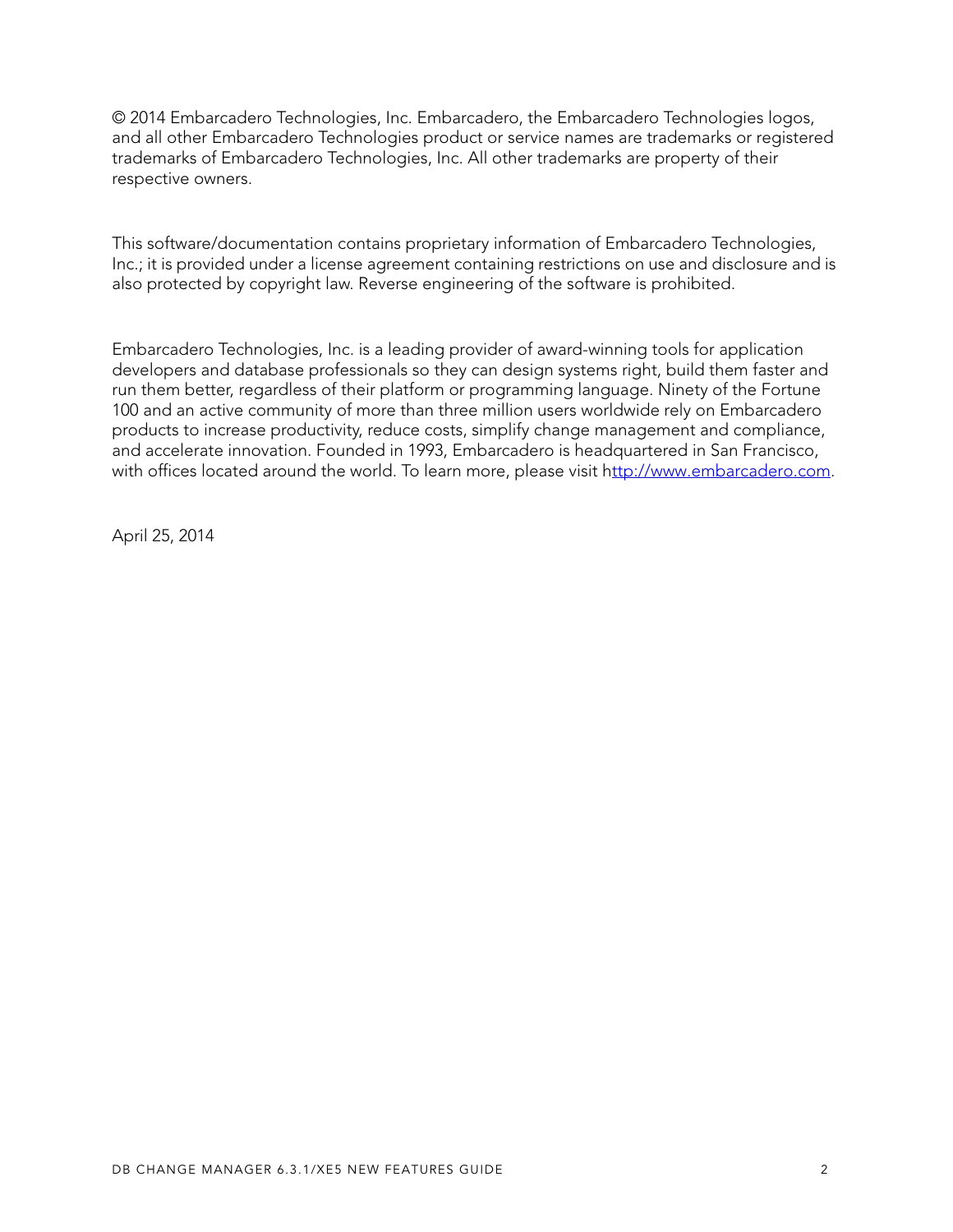## **Contents**